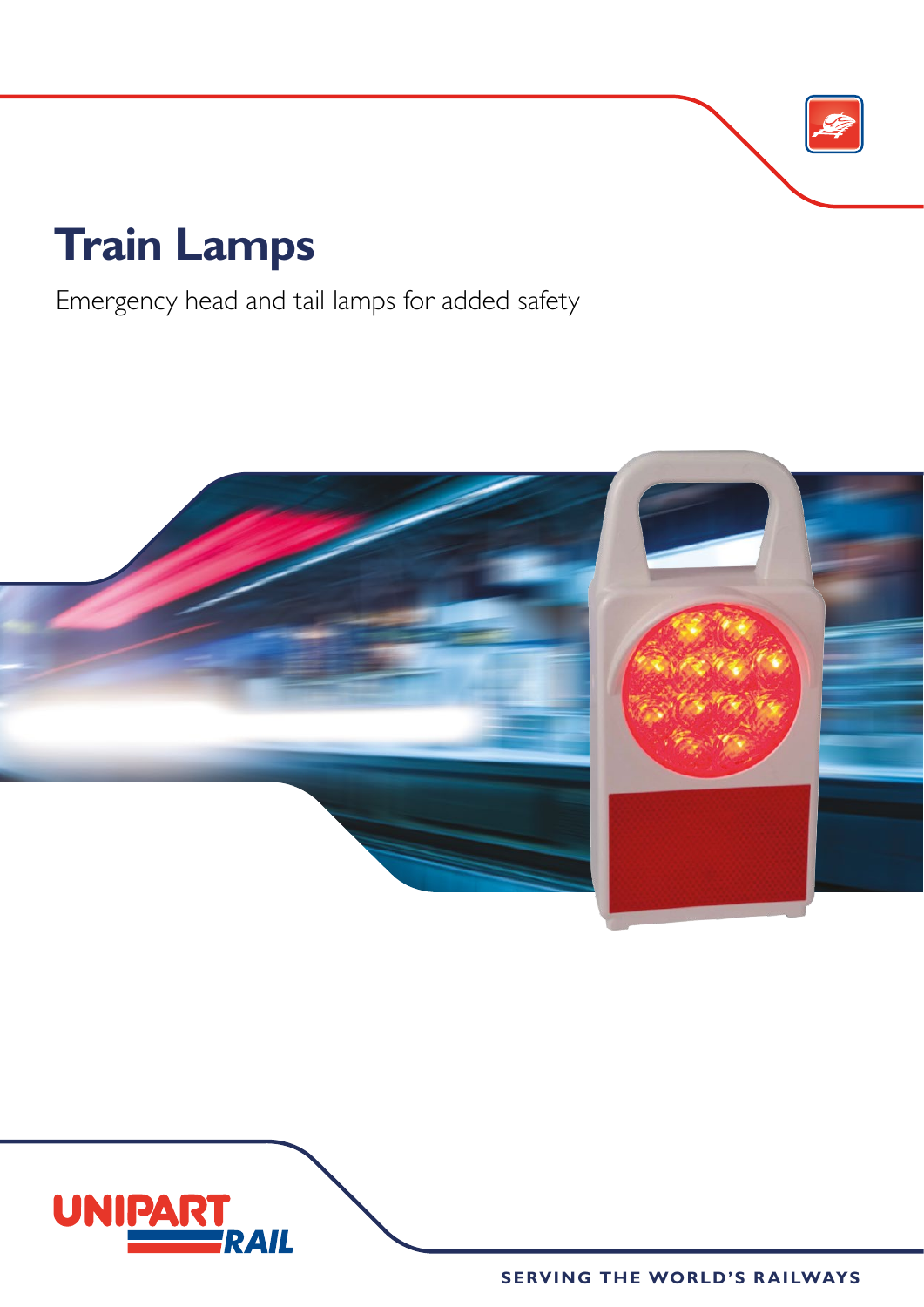## **Mk3 Portable Flashing Tail Lamp**

Cat No 0055/050319

- Compliant with visibility & audibility Group Standard GM/RT2180 : Issue 3
- High reliability LEDs
- High impact polycarbonate lens and one piece body moulding
- Retro-reflective red panel
- Battery life approximately 10,000 hours when continuously switched on with two air alkaline batteries (Catalogue No 54/128366)
- Battery condition constantly monitored and fitness for use indicated on both sides of lamp
- Electronic components sealed in compartment to IP65
- No body seals to be effected when changing batteries
- Robust rotary switch incorporating a solid state optical switch with no moving contact parts at rear of lamp
- Integral bracket for mounting on standard lamp iron

## **Portable Headlight**

Cat No 0017/070014

- Powered by integral rechargeable sealed lead acid battery
- Supplied with double insulated battery charger
- High powered beam minimum luminous intensity 1200 candela, for bright visual warning
- Quartz/halogen bulb 12v 8 watt
- Up to 18 hours continuous use from a single charge
- Body manufactured from high impact xenoy plastic
- LED low battery warning indication

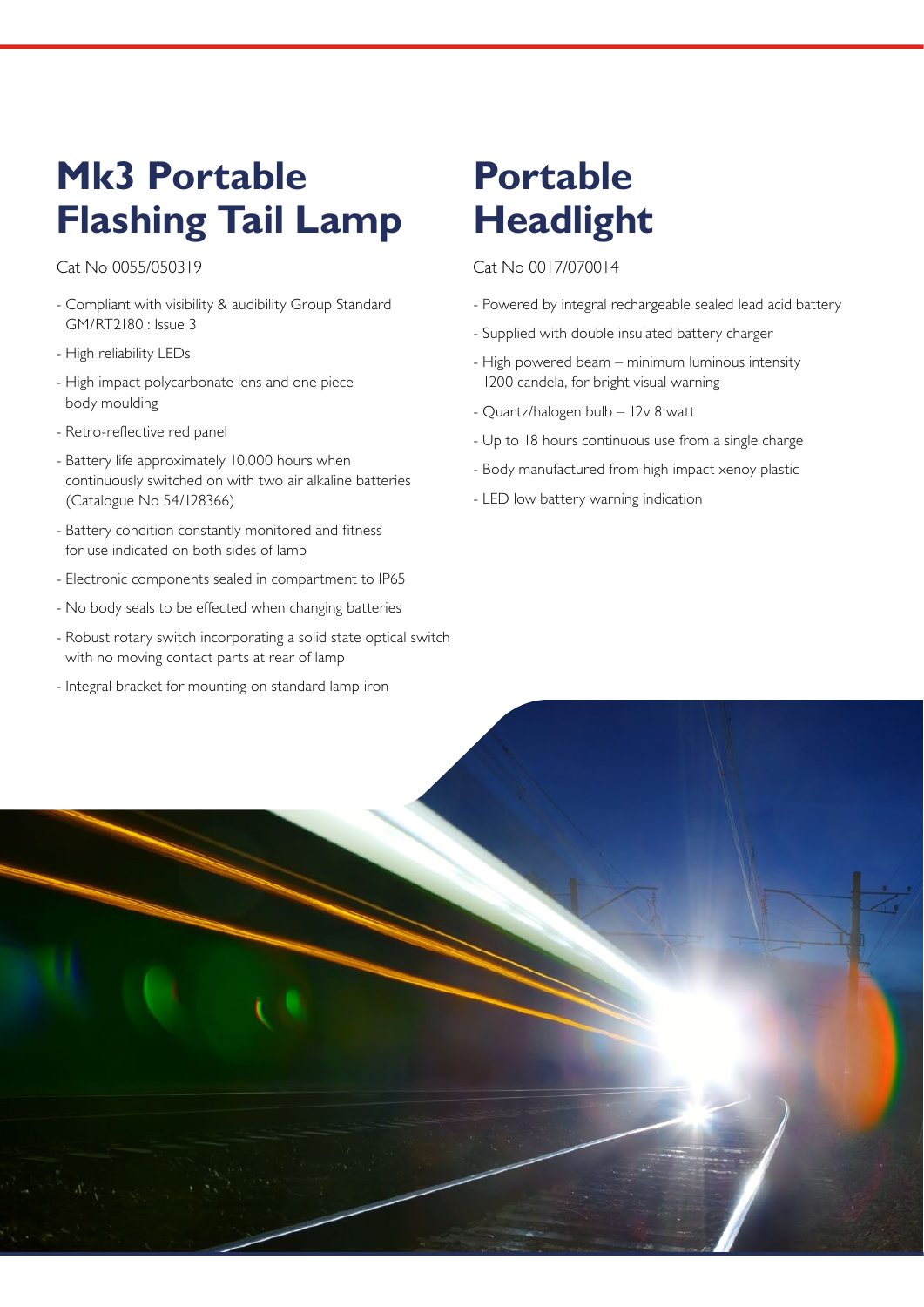| <b>Description</b>                                                                                                                                               | <b>Details</b>                                                                                                             |                                                                | <b>Specification</b>                                          |                                                                          |
|------------------------------------------------------------------------------------------------------------------------------------------------------------------|----------------------------------------------------------------------------------------------------------------------------|----------------------------------------------------------------|---------------------------------------------------------------|--------------------------------------------------------------------------|
| Physical<br>Mounting options<br>Operating temperature<br>Vibration & shock                                                                                       | $-25^{\circ}$ C to $+55^{\circ}$ C.<br>Category IB                                                                         | Single, double & triple units                                  | RIA 13:1990<br>RIA 20: 1995                                   |                                                                          |
| <b>Sealing when Fitted</b><br>Front of unit<br>Rear of unit<br>Body & lens material                                                                              | IP 66<br><b>IP 44</b>                                                                                                      | High impact polycarbonate                                      | FN60529: 1992<br>FN60529: 1992                                |                                                                          |
| <b>Photometric Requirements</b><br>Type of light source<br>Colour of light output<br>Light output<br>l ens                                                       | Fully compliant with Group Standard<br><b>IFD</b><br><b>RFD</b><br>100 cd min on optical axis<br>High impact polycarbonate |                                                                |                                                               | GM/RT2180/ Issue<br>3/Feb 2000<br>GM/RT2180/Issue 3<br>GM/RT2180/Issue 3 |
| <b>Electrical</b><br>Nominal voltage<br>Nominal current<br>Nominal wattage<br>Surge and transients<br>FMC.<br>Not polarity conscious<br><b>Bayonet Connector</b> | 110v dc<br>110v<br>25mA<br>2.75w<br>Yes<br>Yes.<br>Yes.<br>B22d                                                            | $74v$ dc<br>74v<br>25mA<br>1.8w<br>Yes.<br>Yes.<br>Yes<br>B22d | $24v$ dc<br>74v<br>75mA<br>1.8w<br>Yes<br>Yes<br>Yes.<br>B22d | RIA 13:1990<br>RIA 12:1984<br>BSEN 61000-4-4,5&6                         |

| <b>LED Fixed</b> |
|------------------|
| <b>Tail Lamp</b> |

- Dramatically reduces train maintenance and running costs
- Unit can be fitted to existing lamp housings quickly and easily
- Increased safety and reliability
- Designed to fit single, double and triple units
- Supply voltages available 110v dc, 74v dc and 24v dc
- Increased visibility and safety is achieved by a unique optical system and use of LEDs.
- Compliant with visibility & audibility Group Standard GM/RT2180 : Issue 3

| <b>Description</b>                                                                                                                                               | <b>Details</b>                                                                                                               |                                                                | <b>Specification</b>                                       |                                                  |
|------------------------------------------------------------------------------------------------------------------------------------------------------------------|------------------------------------------------------------------------------------------------------------------------------|----------------------------------------------------------------|------------------------------------------------------------|--------------------------------------------------|
| Physical<br>Mounting options<br>Operating temperature<br>Vibration & shock                                                                                       | $-25^{\circ}$ C to $+55^{\circ}$ C.<br>Category IB                                                                           | Single, double & triple units                                  | RIA 13:1990<br>RIA 20: 1995                                |                                                  |
| <b>Sealing when Fitted</b><br>Front of unit<br>Rear of unit<br>Body & lens material                                                                              | <b>IP 66</b><br><b>IP 44</b>                                                                                                 | High impact polycarbonate                                      |                                                            | FN60529: 1992<br>FN60529: 1992                   |
| <b>Photometric Requirements</b><br>Type of light source<br>Colour of light output<br>Light output<br>I ens                                                       | Fully compliant with Group Standard<br><b>IFD</b><br><b>WHITE</b><br>300 cd min on optical axis<br>High impact polycarbonate |                                                                |                                                            | GM/RT2180/ Issue<br>3/Feb 2000                   |
| <b>Electrical</b><br>Nominal voltage<br>Nominal current<br>Nominal wattage<br>Surge and transients<br>FMC.<br>Not polarity conscious<br><b>Bayonet Connector</b> | IIOv dc<br>110v<br>25mA<br>2.75w<br><b>Yes</b><br>Yes.<br>Yes.<br>B22d                                                       | $74v$ dc<br>74v<br>25mA<br>1.8w<br>Yes<br>Yes.<br>Yes.<br>B22d | $24v$ dc<br>74v<br>75mA<br>3w<br>Yes<br>Yes<br>Yes<br>B22d | RIA 13:1990<br>RIA 12:1984<br>BSEN 61000-4-4,5&6 |

#### **LED Fixed Marker Lamp**

- Dramatically reduces train maintenance and running costs
- Unit can be fitted to existing lamp housings quickly and easily
- Increased safety and reliability
- Designed to fit single, double and triple units
- Supply voltages available 110v dc, 74v dc and 24v dc
- Increased visibility and safety is achieved by a unique optical system and use of LEDs.
- Compliant with visibility & audibility Group Standard GM/RT2180 : Issue 3